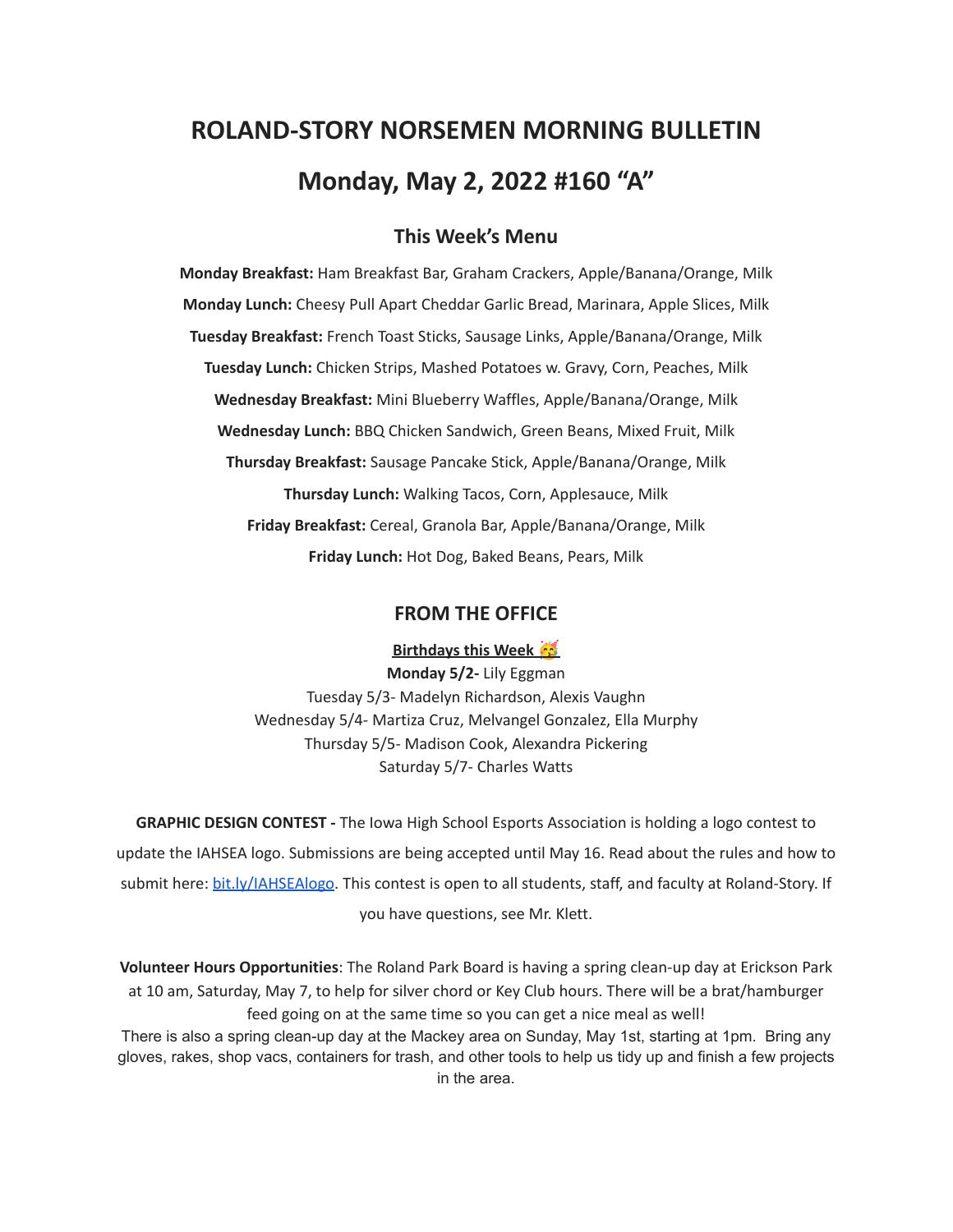#### **Seniors: Friday May 20th- Mandatory to walk in graduation ceremony**

- Bowling at 9am/ Hot Dogs and Chips at 10:30/ Leave by 11:25
	- Graduation Practice 11:30-12:45
	- Walk through the elementary school at 1:30



# **[COUNSELOR FOLDER](https://docs.google.com/document/d/1vmwczNPbDzXe9vFaG5LJMQ7NYDv-i4oQJHybqA65TUc/edit?usp=sharing) (9-12)-Click here**

#### **Online DMACC classes for Fall 2022**

An important message to remember about DMACC online is that you, the student, must register for the class. Once you register online then the counseling department receives a notice to approve it.



#### *Future Seminar Career Presentations*

**Tuesday, May 3 Presenter: \*Architecture/Construction** Eric Vermeer. He has over <sup>15</sup> years of experience working

in architecture and engineering. Eric is the go-to person at 10 Fold for master planning, construction cost estimating, structural engineering, structural and architectural forensics, project management, and architectural design.

Wednesday, May 4 \***Video Production** Click here for more [information](https://www.dmacc.edu/programs/video/Pages/welcome.aspx)

#### **Tuesday, May 10 \*Medical Fields -Mary Greeley Presenters**

\*Students, via My Academic Plan Career Clusters you will be requested to come to these presentations. If ANYONE wants to attend these sessions please sign up in the Counselor's office at least one day prior to the presentation!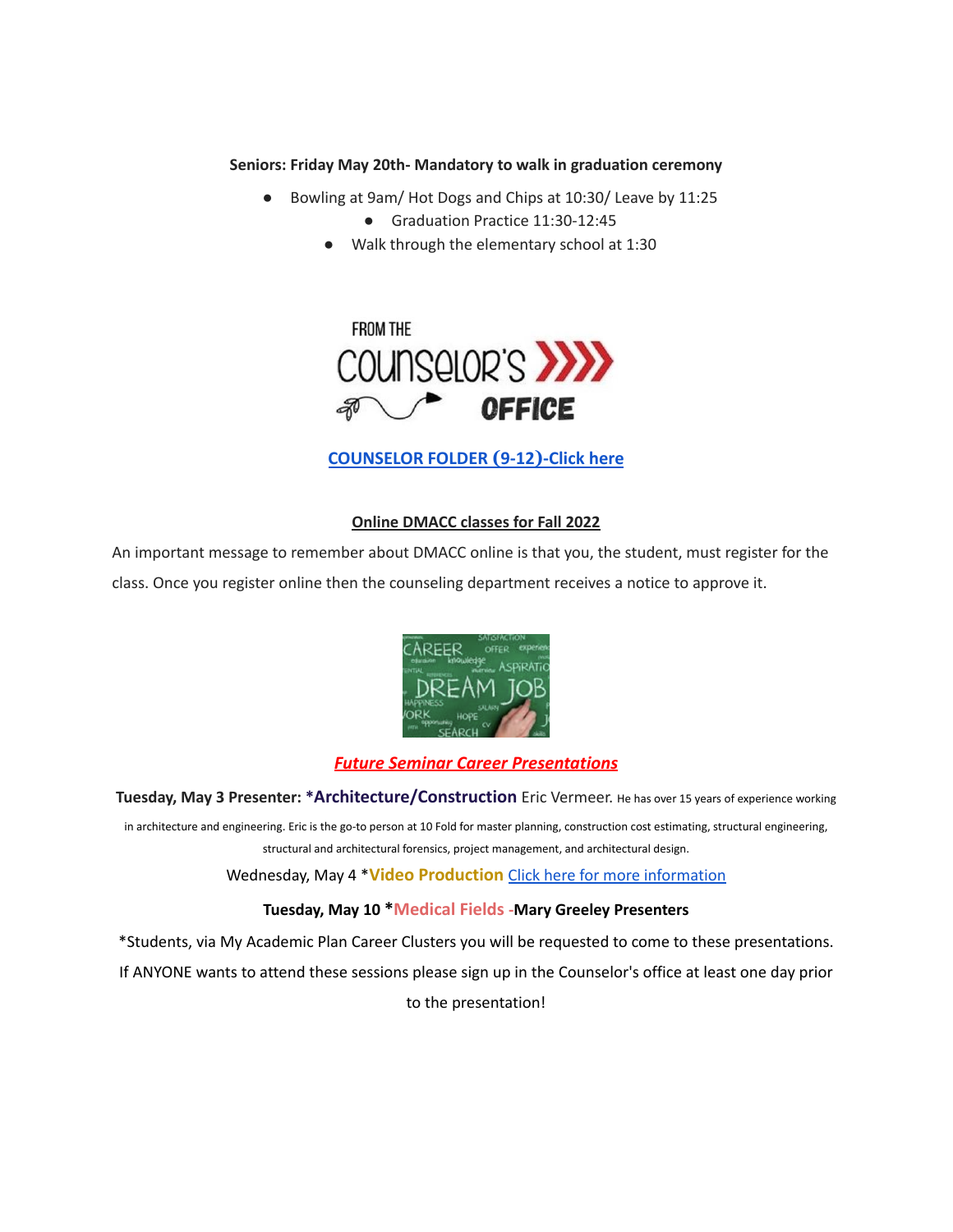*RS students, take time for your mental health* by registering for this "Teens Training Teens-Psychological First Aid (PFA)" This 3-hour online course will teach students how to manage their distress and cope with post-disaster stress and adversity. (See [attached](https://drive.google.com/file/d/18ZxsDgb9mTVccDP5AD1ejwqoEi1MNUwE/view?usp=sharing) flyer.)



## **Local Scholarship**

**RS Silver Cord [Scholarship](https://docs.google.com/document/d/12og0k5MTIc1OeFEzEig2sJZbI5ykSKtMlEJRu1iKhdA/edit?usp=sharing)** Make a copy, fill, print and turn into Counselor's office \$500 due 5/4 @12:00pm

**RSEA** [\(Roland-Story](https://docs.google.com/document/d/1YwFGXKN4fBAFzL5lRATvKspYv1CbagujvEZKrQq0Kcg/edit?usp=sharing) Education Association) Scholarship Make a copy, fill, print and turn into Counselor's office \$300 due 4/28 @12:00pm

# **ATHLETIC ACTIVITIES FOR THE WEEK**

**Monday 5/2** JV/Varsity Girls Golf @ Ballard 4:00pm Varsity Boys Golf @ BCLUW 4:15pm Boys & Girls Track Meet @ North Polk 4:30pm

**Tuesday 5/3** Boys Golf HOI Conference Meet @ West Marshall 9:00am

**Wednesday 5/4** Girls Golf HOI Conference Meet @ West Marshall 9:00am

**Thursday 5/5** Boys Golf Tournament @ South Hamilton 2:00pm Girls & Boys Track HOI Conference Meet @ Roland Story 4:00pm

**Friday 5/6** Girls Golf Tournament @ South Hamilton 2:00pm